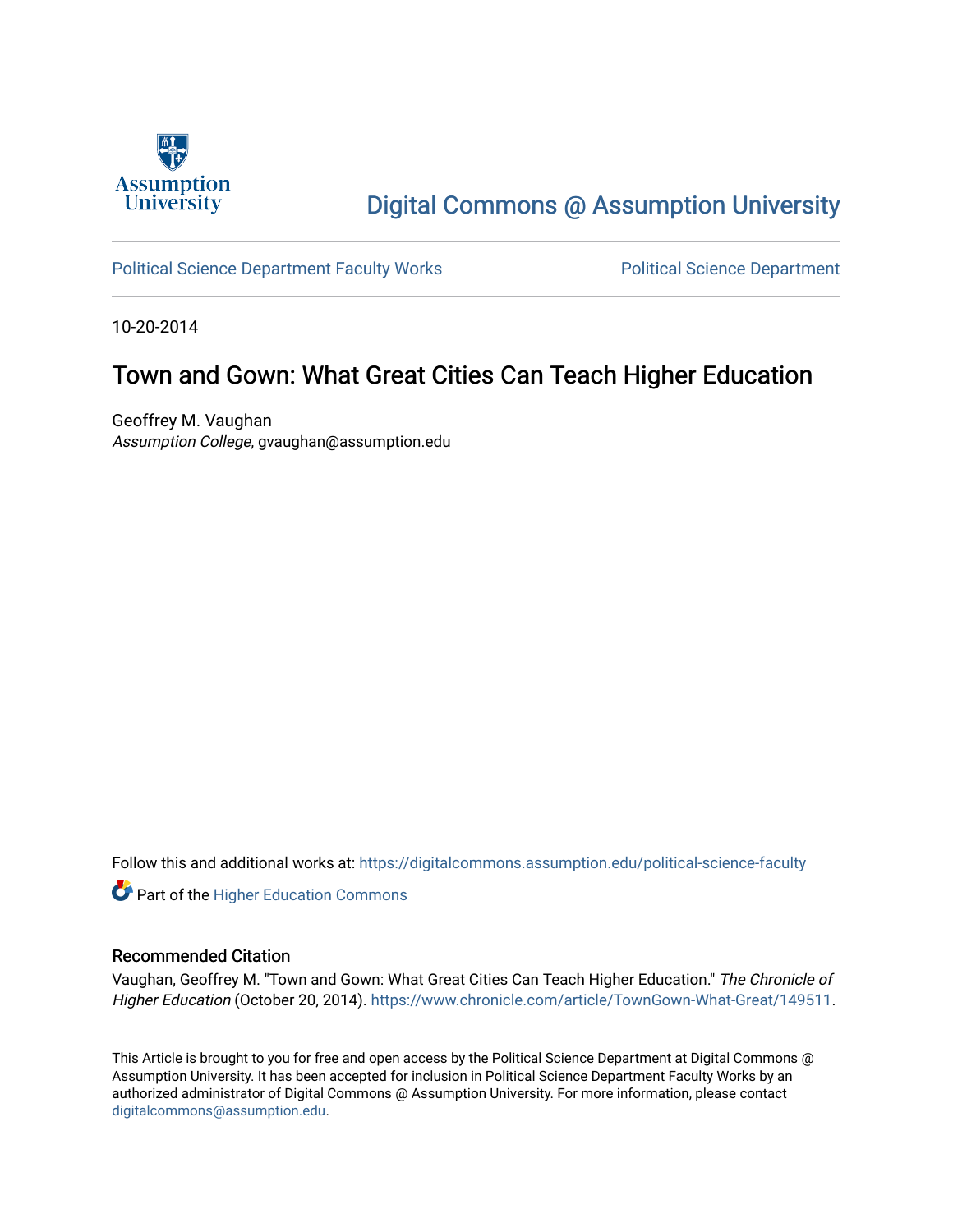THE CHRONICLE of Higher Education

[ADVICE](https://www.chronicle.com/section/Advice/66)

# Town and Gown: What Great Cities Can Teach Higher Education

If colleges are going to survive the 21st century, they must not make the mistakes that cities made in the 20th



By Geoffrey M. Vaughan  $\vert$  october 20, 2014

ties a<br>Both a<br>Path hast marte ities and colleges are more alike than people think. Both are considered economic engines that also offer rites of passage and an escape from parochialism. Both host sports teams and their own police forces. Recently the overwhelming debts run up by cities and by students have forced themselves on the public's attention. Yet despite the significant woes of Detroit and the impending bankruptcies of other American cities, no one is expecting urban living to disappear or be radically transformed. Higher education, however, is not so lucky.

Some [doomsayers](http://www.the-american-interest.com/articles/2012/12/11/the-end-of-the-university-as-we-know-it/) predict the rise of a completely online educational system, spurred by the spread of massive open online courses. Telecommuting did not destroy cities, but many fear it will do so to colleges.

In the 1970s, some critics thought that cities were finished. There was nothing you could get in a city that could not be [found in a suburb, at least nothing you would want. With the advent of telecommuting in the 90s, even Bill Gates](http://community.seattletimes.nwsource.com/archive/?date=19951129&slug=2155175) championed a new exurban existence. Home offices would replace office buildings just as shopping malls replaced downtown department stores.

That has not happened. Yes, Detroit may be at death's door, but that is largely a specific incident of mismanagement by politicians, auto executives, and union leaders. The city's stunning depopulation, [down 25 percent](http://www.nytimes.com/2011/03/23/us/23detroit.html) in the past decade, is an anomaly. Urban life is booming, and we have reached the point at which [half the world's population](http://www.who.int/gho/urban_health/situation_trends/urban_population_growth_text/en/) is urbanized. In the United States, every region has increased its level of urbanization over the past 50 years, with the most recent census putting the national level at [just over 80 percent.](https://www.census.gov/newsroom/releases/archives/2010_census/cb12-50.html) Whatever may happen to Detroit and its unfortunate citizens, the city as an idea is healthy; higher education does not seem to be.

What do cities do? We are mistaken when we think of them merely as structures for delivering public services. Rather, we should look at them as the dense social networks that the Harvard economist Edward Glaeser detailed in Triumph of the City. They make possible what Lewis Mumford called in 1937 "the social drama that comes into existence through the focusing and intensification of group activity." The concrete canyons of New York are thrilling because they hold and then funnel together millions of people.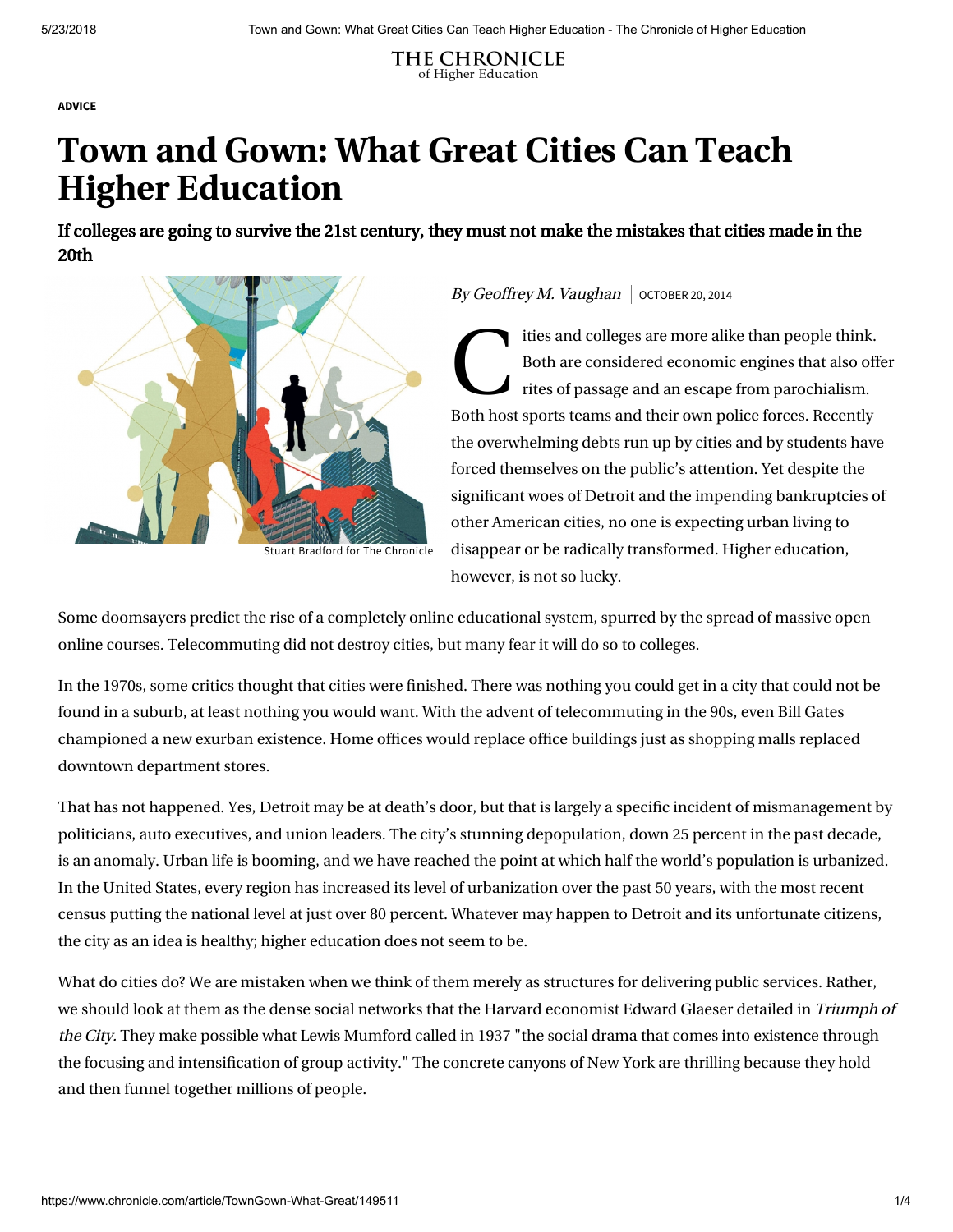### 5/23/2018 Town and Gown: What Great Cities Can Teach Higher Education - The Chronicle of Higher Education

From early Mesopotamia to Boston, cities have worked because they concentrate people in a small area, unleashing a remarkable intellectual potential that is otherwise inaccessible when dispersed over a large landmass. Yet there is more to the success of cities than an economy of scale. According to Glaeser, "Cities enable collaboration, especially the joint production of knowledge that is mankind's most important creation." Yet too many have been distracted from that goal. As a result, eager efforts to reform cities left swaths of destruction behind them.

No city is now proud of the freeways that cut across it or the housing projects that blight it. Boston has buried the freeway it once thought would save it. Its agonizing experience may mean that no other city will ever try such a massive correction again, no matter how appreciated the change. (Although Seattle, at the opposite end of the I-90, is engaged in a similar, and similarly fraught, endeavor.)

If colleges and universities are going to survive the 21st century, however, they must not make the mistakes that cities made in the 20th.

Colleges are at their best when they focus and intensify the intellectual drama that they uniquely provide. We should feel sorry for the person who has never had an experience in which, for at least a moment, the whole world seemed to make sense around one intellectual achievement. For most of us, this probably happened first, or most often, in college. But it is unlikely to happen at all when that intellectual drama is given a small and shrinking stage.

Recent studies of student engagement reveal that less and less time is devoted to studying, and more and more to [entertainment. The 2013 National Survey of Student Engagement found that freshmen spent an average of 14 hours a](http://nsse.iub.edu/NSSE_2013_Results/pdf/NSSE_2013_Annual_Results.pdf#page=11) week on schoolwork. Even if you believe that a three-credit course represents three hours in the classroom each week (it is more like twohours), and assume that students are taking five three-credit courses a semester, that means students are spending only about 29 hours a week on their education. A Bureau of Labor Statistics survey of how college students [spend their weekdays](http://www.bls.gov/tus/charts/students.htm) found that on average, from 2009 to 2013, students spent 2.5 hours of their day on paid work, 3.3 hours on educational activities, and 4.0 hours—second only to sleeping—on "leisure and sports."

Should we blame students for the party atmosphere on many campuses? That might be tempting, but it ignores the "Club Ed" ambitions of some presidents. Dorms, in many cases, have become full-scale resorts. What is a student to think when seeing, for instance, Texas Tech University's [leisure pool and "lazy river"?](http://www.depts.ttu.edu/recsports/aquatics/leisure.php)

A [recent survey](http://www.nirsa.org/docs/Discover/Research/2010_Executive_Summary.pdf) from the National Intramural-Recreational Sports Association found that there are nearly 160 leisureand-recreation projects under way on campuses, representing an investment of some \$1.7-billion. Perhaps as a response to such excesses, institutions advertise themselves as primarily job-training centers. However, apart from a few very specialized programs like nursing and accounting, what are the specific jobs attached to degrees in English, history, or philosophy—or business studies, psychology, and the others, for that matter? The unfortunate result is that many colleges have tried to become vocational schools while failing to teach vocational skills.

If people are not sure what, if anything, students are learning in college, they are not alone. The institutions themselves and their accreditors are not so sure, either. Recent efforts to assess student learning are an inelegant and ham-fisted response to that uncertainty, just as many of the urban-planning efforts of the 20th century were inadequate responses to the problems of urban life.

The danger is that our colleges will be left with their own versions of freeways, housing projects, and Brutalist architecture. There may not be a college with a monorail (yet), but there are certainly an awful lot with dubious programs to develop skills for the 21st century.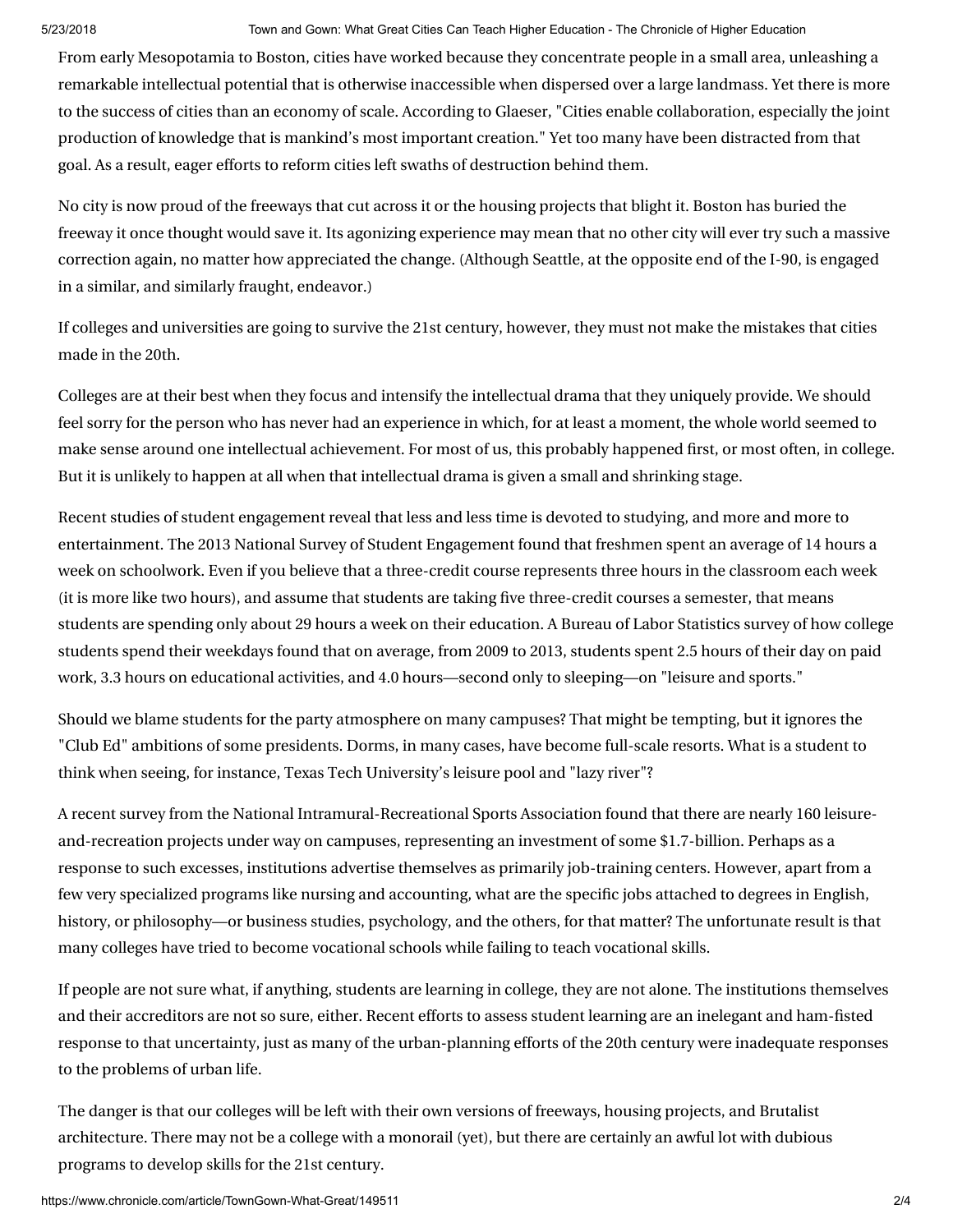### 5/23/2018 Town and Gown: What Great Cities Can Teach Higher Education - The Chronicle of Higher Education

A clear focus on the essentials of civic life—safety, security, cleanliness, sanitation—made our cities strong and, where that has worked, allowed urban dwellers to flourish in the ways we associate with successful cities. People act in unexpected ways, innovate, and create excitement that encourages others.

Focusing on the essentials of intellectual life can do the same for colleges. But recall how little time students spend on [their studies and how much money is spent on recreational facilities. Should I add that coaches are the highest-paid](http://chronicle.com/blogs/players/is-your-states-highest-paid-employee-a-coach-probably-deadspin-finds/32983) employees of most states? The economic necessity of these expenses may be open; the case is closed regarding their relationship to any intellectual drama.

Cities have also invested in projects that were meant to attract people yet do nothing to encourage the social drama that is the real attraction of cities. We must remember, however, that successful cities are not always the most efficient—that is, efficient in a hasty way. New York has, along with London, some of the most expensive real estate in the world tied up in parkland. Should Central Park be sold off to pay the city's debts? No, there is more to a city than balancing a budget and more to balancing a budget than balancing it in one year. Whatever gains might be achieved by the quick sale of parkland would be offset by the long-term erosion in quality of life.

Just so with higher education. Philosophy and art may have no direct relation to a job qualification, but an education without them is as soulless and inhumane as the housing projects that were inflicted on generations of the poor.

Aristotle wrote that any man who did not need to live in a city was either a beast or a god. Here is where the analogy of the city and the university holds most strongly: Large parts of our lives are impossible without other people, not only because we need what they have but also because we need them to encourage us and spur us on. The social drama of urban life arises from the subtle comparisons we make between ourselves and other people when we encounter them regularly. Because of these constant interactions, cities make possible a way of life that we could never achieve in small bands or isolated communities.

Likewise, colleges make possible an intellectual life that only the rare hermit could attain alone. But neither cities nor colleges will achieve their potential spontaneously and without care. Cities can become violent, isolating, and dispiriting. Universities can become indulgent, shortsighted, and hostile to human greatness. We have many cases of both, and even the best are in danger of falling into these vices.

Colleges need to learn from the success of our better cities. First and foremost, they have to understand themselves as the sites of the most significant intellectual experiences many people will ever have. Institutions that can't help students experience such moments, and can't stop getting in the way, will neither survive nor deserve to do so. An education lacking moments of intellectual drama probably should be replaced with MOOCs.

An example of colleges getting in the way? New students are consistently anxious about making friends, yet we are selling them on living arrangements that inhibit interaction. According to a new book by Daniel F. Chambliss and Christopher G. Takacs, How College Works, friendships are developed most easily in the traditional, long-hallway-style dorms that are being torn down to make way for pod-style apartments that resemble the set of *Friends*. These mini-McMansions defy every sensible study of cities since Jane Jacobs's The Death and Life of Great American Cities (1961). But parents and prospective students love those apartments and don't understand how counterproductive they are. So our challenge is not only to learn how to foster the unique intellectual drama of college life, but also to be able to explain it to the outside world.